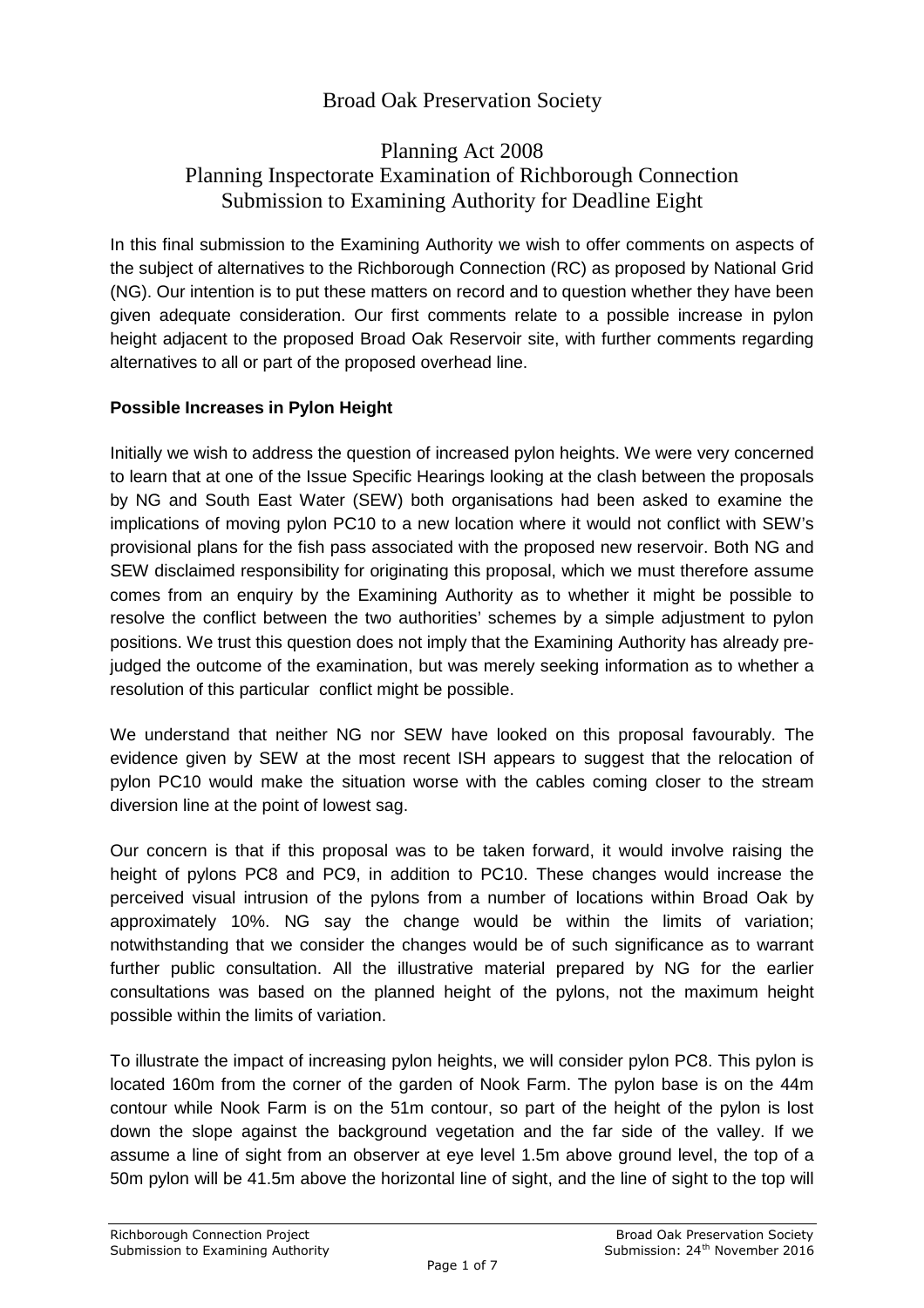be at an elevation of 14.5°. If the pylon height is raised by 4m, the corresponding figures become 45.5m and 15.9° respectively, increases of approximately 10%.

The increase in height may be sufficient to make the pylon top visible above the sky-line when it previously would not have been so prominent. These effects should be thoroughly evaluated for PC8, PC9 and PC10 before any decision is made to adopt this proposal. The visual receptors potentially affected are Nook Farm and other properties on Mayton Lane, The Golden Lion public house and properties at the western end of Sweechgate, and Foxhill House and other properties in Herne Bay Road.

### **Alternatives**

At one of the ExA open hearings the question was asked if alternatives to the RC had been adequately considered, as is required by the planning framework under which NG operate. Assurances were given to the ExA that there had been compliance with the rules concerning the exploration of alternatives, but we remain unconvinced. There is little direct evidence that other options have been evaluated in the detail which has been applied to the RC, and for the most NG's assurances remain just that - assurances. It is beyond the resources of a small local community group of volunteers to challenge NG in detail on all aspects of their proposals, but there are some issues related to possible alternatives that we would like to touch on in this submission.

### **Costs of Undergrounding**

We have made a number of proposals to NG that parts or all of the RC should be routed underground to mitigate its worst impacts, particularly around Broad Oak. We still consider that undergrounding the last 3km into Canterbury would solve a number of issues including the visual impact on Broad Oak properties and the clash between NG and SEW proposals. It seems obvious to us that the advantages of going underground are that the route chosen can be more flexible, with gentle curves instead of the straight lines from point to point of an overhead line. It would be possible to avoid the ancient woodland of Kemberland Wood. The route could be closer to the northern tip of Broad Oak village, thus avoiding the land reserved by SEW for the Reservoir and its associated works.

Every time we have made such proposals, NG has said that undergrounding is not viable because of the additional cost. They cite their obligations under the Licence which governs their operations *to ensure the efficient, economic and co-ordinated operation of the national electricity transmission system.* NG appear to interpret this obligation as requiring them to do everything at the cheapest possible cost without any real consideration of the impact on communities.

From what little data we could obtain from NG regarding comparative costs of underground and overhead lines, we made some tentative estimates of the cost of undergrounding the last 3km of the RC route around Broad Oak and into Canterbury. We estimated the additional cost at £100m with an impact on the average consumer's bill of 18p/year for 20 years. NG have themselves published plans to replace extensive stretches of existing overhead lines; a report in the Guardian newspaper (15 September 2015) said that 25km of lines "in sensitive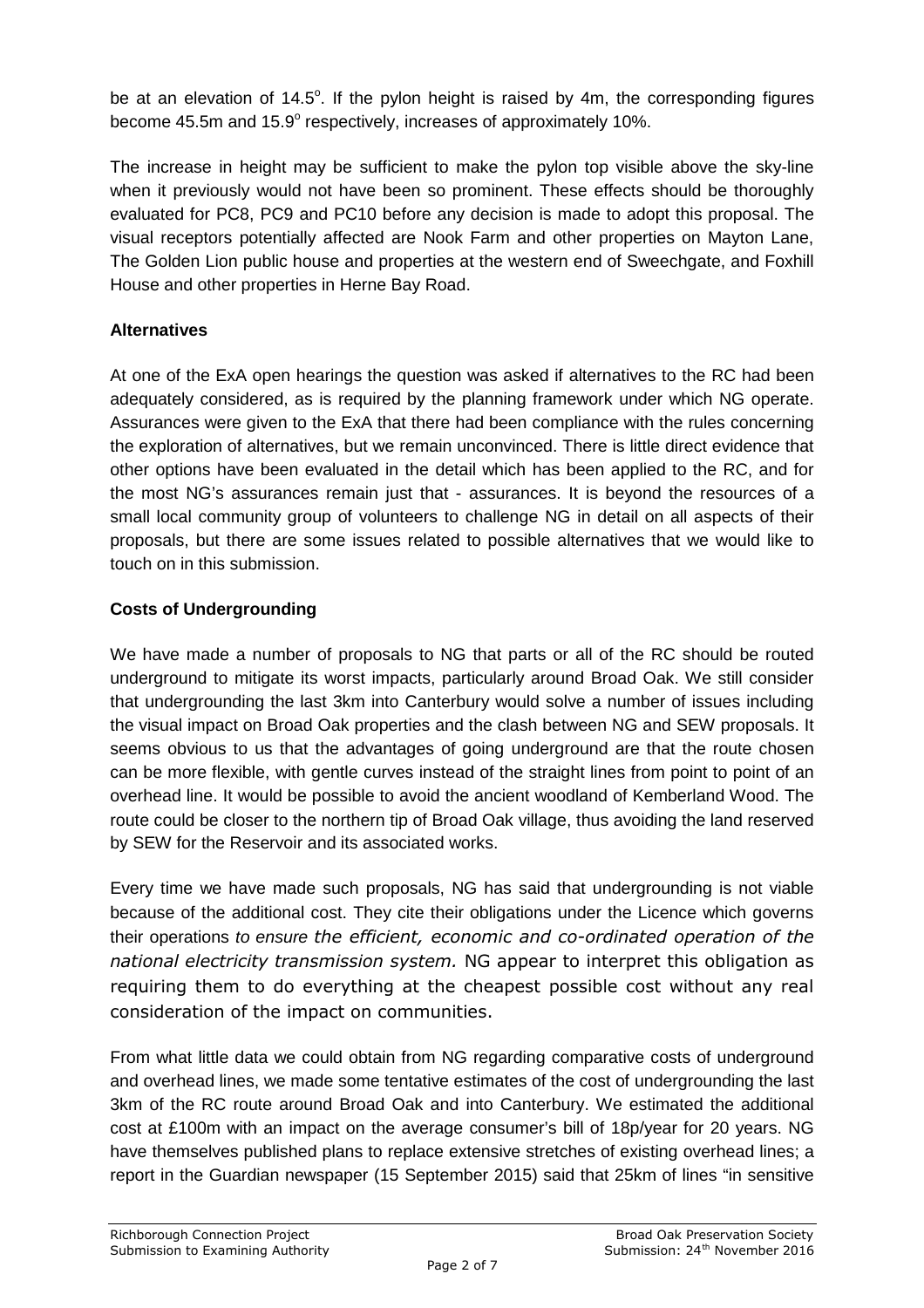areas" would be placed underground at a cost of £500m, which would increase the average bill by 22p/year. These figures suggest our estimates were too high – it must be more expensive to replace existing overhead lines than to put new lines underground at the start. We would now suggest that, based on NG's own figures the additional cost of undergrounding the last 3km will be no more than £50m, with a consequential impact on the average electricity bill of 2.5p/year. This cost cannot be considered excessive or to be in breach of NG's duty to run an economic transmission system.

When the scheme to replace overhead lines in sensitive sites was announced George Mayhew, Director of Corporate Affairs at NG, said that the mistakes of the 1950s would not be repeated when installing new transmission lines would not be repeated. It seems to us that is exactly what NG are proposing to do in building the Richborough Connection.

### **Undergrounding Design**

Another factor which is frequently introduced by NG whenever the possibility of undergrounding is raised is their claim that a trench 50m wide is required to replace a twin circuit overhead line. This implies that the individual conductors in the underground line are spaced 10m apart. We have searched for a technical justification for this spacing and have not been able to discover one. Wide spacing is required for an overhead line because bare conductors are used and wind could cause closely spaced conductors to touch. This is not a consideration in an underground installation. There can be no question of leakage from one conductor to another when placed underground as insulated and shielded conductors are used. We doubt there are EMF factors to be taken into account; in urban areas power is distributed using relatively high voltages with all conductors within a single sheath. Is a 10m spacing for a 400Kv underground line used because that's how it has always been done, and the possibility of closer spacing has not been evaluated? A cynic might consider the requirement for a 50m trench is used by NG to dissuade local communities from campaigning for underground lines.

If there are good technical reasons why 10m spacing is required, why is it necessary to dig a 50m trench – the "blot on the landscape" which NG frequently quotes. Empirically it would appear easier and cheaper to dig six parallel trenches 1m wide spaced 10m apart. Much less spoil and infill to handle.

Of course these issues disappear if HVDC technology is used for the link from Richborough to Canterbury. Effectively the Nemo undersea cable would continue uninterrupted from its landfall at Sandwich to a converter station at Canterbury, where the output would be fed directly into the 400Kv network. That such a solution is practicable is shown by the deployment of exactly this technology for the Western Link where it runs through the Wirral peninsular. This possibility was briefly alluded to in the studies of alternative landfall sites carried out by Nemo Ltd and mentioned below. It was dismissed because, it was claimed, there was not enough space within the existing sub-station site for the converter station to be built. We would like to draw attention to a large parcel of vacant land at the corner of Vauxhall Road and Broad Oak Road; this is sited between a car dealership and the local municipal waste tip, and is contiguous with the existing NG site. It would appear to be an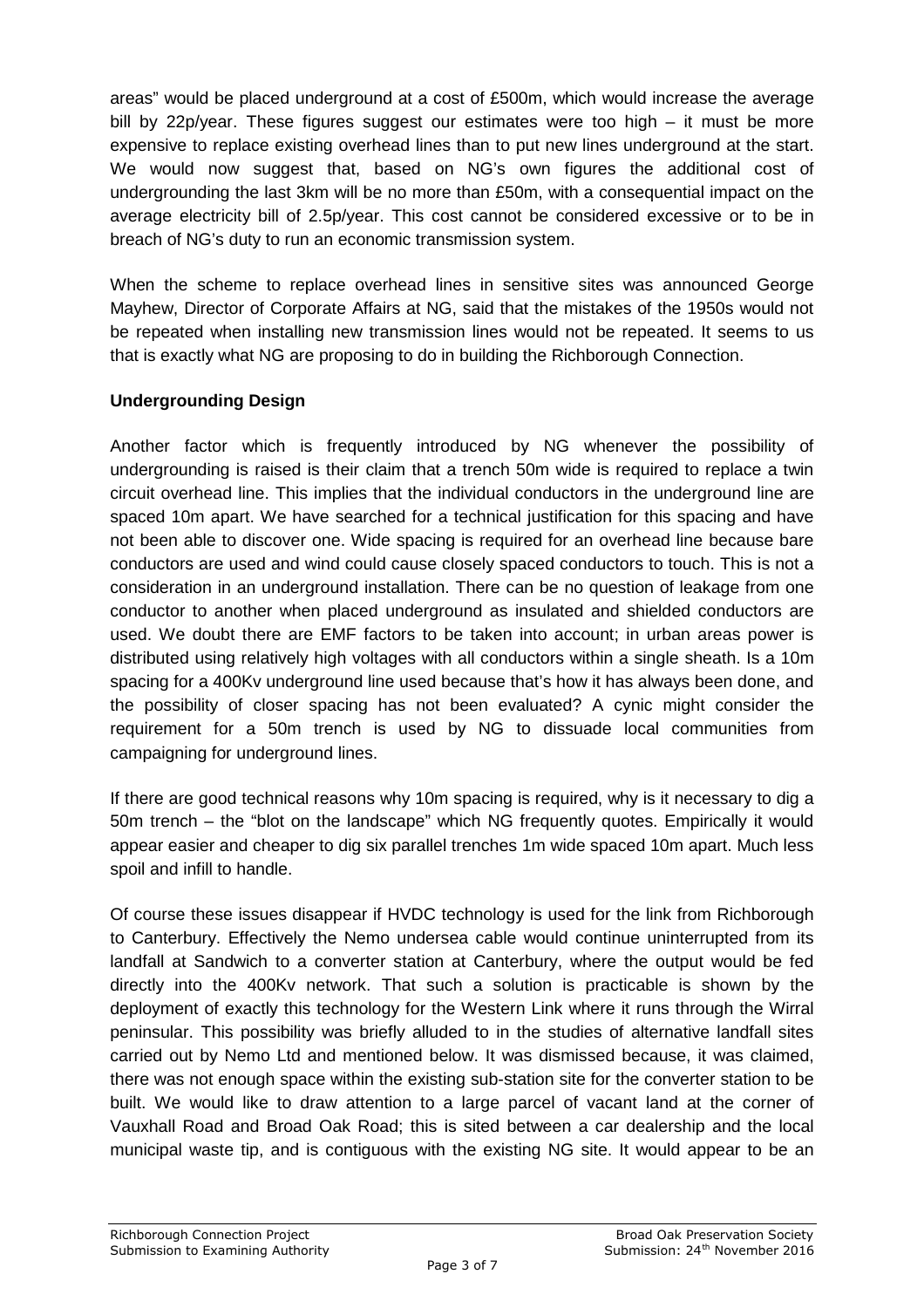ideal location for a converter station. The site is already blighted by the presence of existing 400Kv pylons and is remote from any habitations.

The obvious advantage of using HVDC technology is that a narrower trench is required (only one or possibly two cables) which can be readily routed around sensitive sites. It would not have to follow the exact route of selected for the OHL solution, and could be routed in field margins and other vacant land with minimal disruption.

One possible objection to the HVDC option could be that there would be no new power supply for Thanet and therefore the PX pylon line could not be removed. We suggest it might be possible to take a tapping off an HVDC line and use a converter station at Richborough to supply Thanet. However this imposes additional costs of two converter stations. Bringing the Nemo connection direct to Canterbury avoids the cost of removing the PX line; if NG are genuine in considering the economics of the RC, this possibility should be given serious and detailed study. It should be remembered that removing the PX line is not the purpose of the RC, it is a consequence of the undersea link providing an alternative supply of power for Thanet. NG confirmed early on in the Examination that the sole purpose of the Richborough Connection is to join the Nemo Link to the grid – it has no other function. There is no demand from the local community for the removal of the PX line, which has been in place for many years.

# **Existing Connections**

One further option for the Richborough Connection which has not been given any real consideration is the use of the existing infrastructure. In justifying the RC NG are always keen to emphasise their duty to connect to the national 400Kv transmission network (the grid) any new generator which presents itself. This overlooks the fact that Richborough is already connected to the grid by the 132Kv lines which now supply power to Thanet from Canterbury. There are two such links, both overhead lines on 25m towers. One is the PX line with which we are all familiar because of the proposal for its removal if and when the 400Kv line is completed. The second alternate line (which we believe is known as the PY line) runs south from Canterbury passing east of Lower Hardres; it then follows the approximate line of the Elham Valley to a junction close to Etchinghall. From this junction it runs north and then east to Shepherdswell, turning north again to pass to the west of Sandwich into the site of the former power station at Richborough. This 360MW generating station operated from 1962 to 1996, when it closed on environmental grounds. The PX and PY lines were seen as Richborough's link to the grid, as well as distributing power to the various communities of South Thanet, Dover and Folkestone. It was only when the Richborough Power Station was closed down that the 132Kv lines started feeding power from the grid at Canterbury to the rest of East Kent.

The option which we think deserves a full technical evaluation is to upgrade these lines to provide the connection for the Nemo Link. When this possibility was raised with NG at one of the public consultations it was dismissed out of hand on the grounds that the PX line (alone) was not of sufficient capacity to carry the 1GW of power which is the maximum capacity of the Nemo Link. While we accept that initial judgement it is not that simple. Firstly there are the two lines (PX and PY). Both could be upgraded to have twin conductors, and could also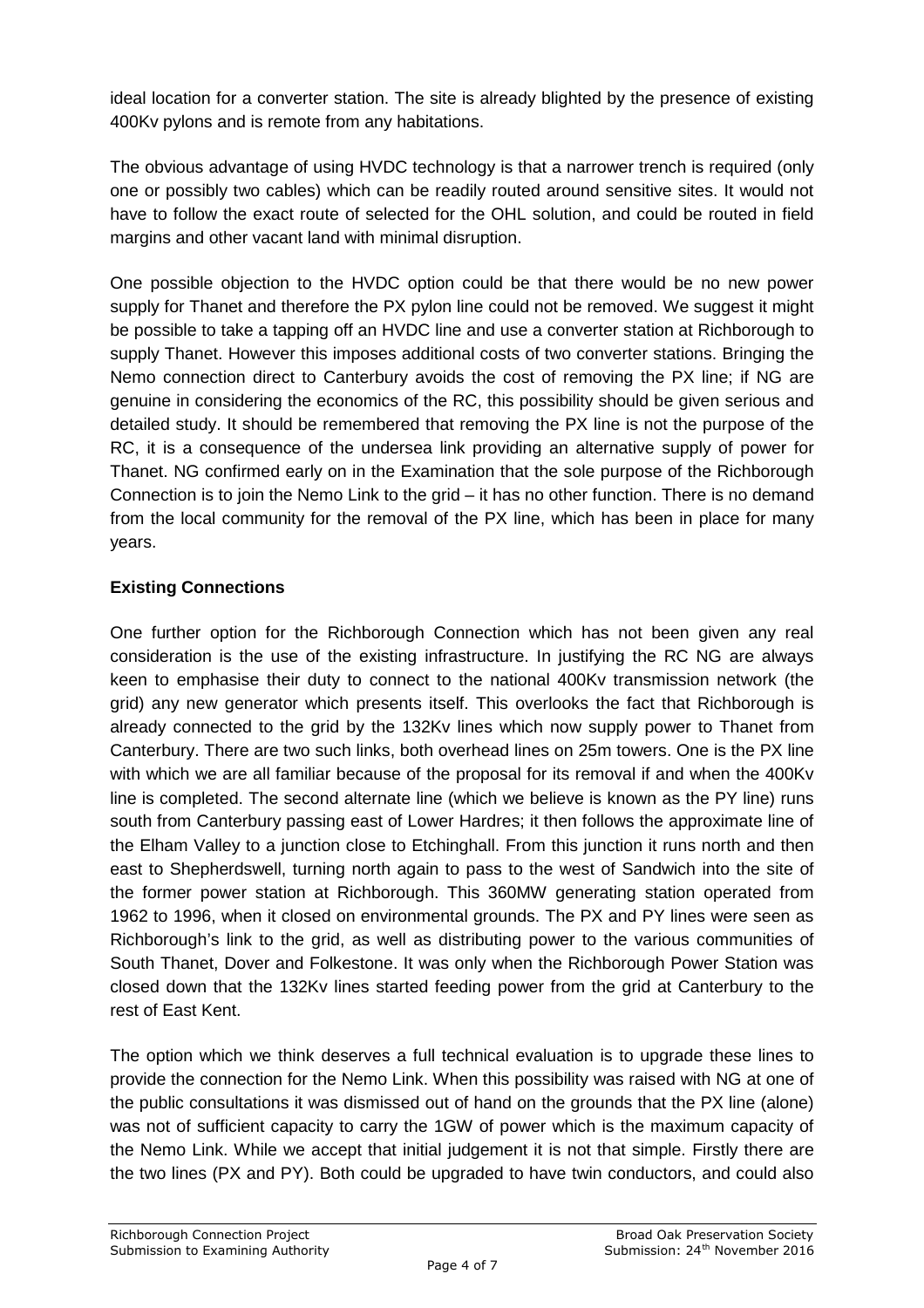possibly have their operating voltage increased. In conjunction with the high voltage laboratories at Manchester University (which we understand are supported by NG), the company Arago Technology have developed and successfully tested a replacement for the steel lattice cross arm on pylon towers. This new cross arm is fully insulated and allows the conductors on the tower to be carried at an increased height without the use of vertical insulators. Use of this technology would enable the 132Kv lines to be upgraded to 275kv. Two lines together if upgraded as described, would offer power transmission capacity in excess of the proposed 400Kv line.

It should also be borne in mind that the RC will not in practice carry the full 1GW power of the Nemo Link. There has been some confused reasoning regarding the flow of power following the potential completion of the RC and the removal of the PX line. The PX line is not redundant because the RC carries power back to Thanet, having transported it from Richborough to Canterbury. Power cannot flow in two directions at once along the same conductor. The PX line is redundant because in future the power needs of Thanet will be met by supplies from the Nemo Link and the offshore wind farms that have been developed in the area. The RC will carry the net balance of the output from Nemo less the power required by Thanet, which in practical operating conditions will be considerably less than 1GW. We think the QC representing NG fell into this trap at the most recent ISH when arguing against the requirement which SEW wanted to have written into the draftc DCO, that they could when necessary ask for the RC to be shut down for an extended period. It was said that a prolonged shut-down would deprive Thanet of power supplies. Not so – Thanet would continue to receive power from local sources.

Upgrading the existing lines would be less disruptive to local communities and much cheaper, thus allowing NG to meet its commitment to providing an economic distribution system. We therefore propose that the option of upgrading the existing lines be fully evaluated before any decision is taken to approve the Richborough Connection DCO.

#### **Alternative Landfall Sites**

It still feels to us that the various studies conducted by Nemo Link Ltd (NEL) into possible landfall sites used criteria which systematically reduced the feasibility of all other options so that Richborough was the only choice remaining. The 11 sites it is said were originally considered, and the rationale for rejecting all except Richborugh. We have been unable to access the original studies carried out by NEL, but a summary of them is contained in Appendix 3.2 of the Environmental Statement published by NEL in February 2013. It is instructive that the considerations given to many of the options appear biased so as to lead to the selection of Richborough. For example when the question of land for a converter station was considered, several sites were rejected because there was uncertainty over the acquisition of land and the granting of planning consent for the converter station. That factor was ignored at Richborough, presumably because the site had previously been a power station and because it was in the ownership of NG. As an aside it seems an anomaly that the site passed into the ownership of NG on the break-up of the old CEGB – surely it should have gone to a new operator of the power station?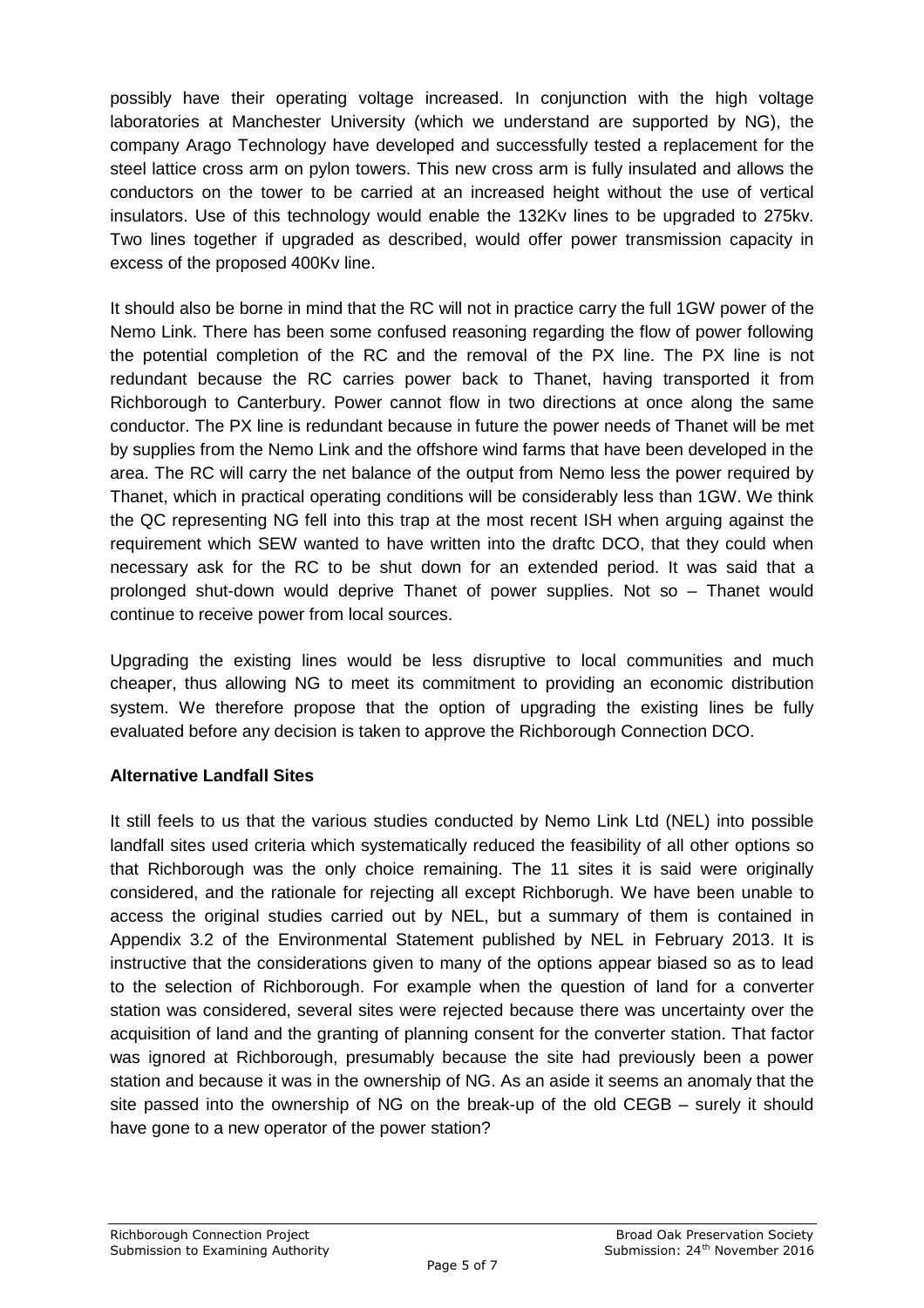Of 11 potential landfall sites which were investigated, 9 had ready access to existing 400Kv grid substations; only two (Richborough and Shellhaven) did not have access. Even so reasons were found to reject each site until only Richborough remained. For example, a landfall at Grain was considered; NEL looked at how the connection to the nearby grid substation would be made. They concluded that it would require a new 400Kv line between Grain and Kingsnorth substations which presented planning and consent risks. It was mentioned that there were already a number of existing OHLs in the vicinity. It was concluded -

*As a result of uncertainties and risk associated with the potential need to reinforce the transmission system, the location of Grain was not considered at that time suitable for the Nemo Link. Consequently, there has been no detailed investigation of an acceptable converter station site and DC subsea cables route for Grain.*

However when it came to Richborough NEL ignored such considerations, saying these were all a matter for NG to take care of. The requirement for a new OHL was not factored into the selection of Richborough, and the presence of existing OHLs, far from being a reason to reject a location, is used to justify yet another one – if the landscape is already affected by OHLs in the distance, it doesn't matter if it is further degraded by having yet another line with a much larger impact. Thus an argument was carefully constructed to leave only Richborough as a possible landfall site, with NG being left to manage all the issues involved with the creation of the connection to the grid.

This process illustrates the conflict of interest which arises when NG partners with European transmission systems to jointly develop undersea interconnectors. We have commented before on how in our view this has led to an abuse of the planning system, in that the whole of the Nemo/Richborough scheme has not been subjected to scrutiny as a whole. Presenting the choice of Richborogh as the terminal point for Nemo was intended by NG to present the Examining Authority with a fait accompli to limit the examination to NG's preferred solution. Although we hope that we have shown that alternatives do exist, the fact remains that the *Chinese walls* within NG do not give rise to an objective outcome. In the latest National Grid Annual Report, the Chief Executive makes explicit reference to the expected profitability of the Nemo Link and other interconnectors, which have only been made possible by the expenditure of what is effectively public money. We were interested to note that the House of Commons Energy and Climate Change Select Committee has criticised National Grid in its report published since this Examination started. The Commons Committee in their report "Low Carbon Network Infrastructre" published 17 June this year said that there was a conflict of interest in NG owning interconnectors (p.108). In the recommendations of the report they reiterate that NG's ownership of interconnectors gives the company an unfair advantage and calls for the creation of an independent systems operator (para.17 of the recommendations).

These studies were carried out prior to the closure of the Kingsnorth and Grain coal-fired power stations.